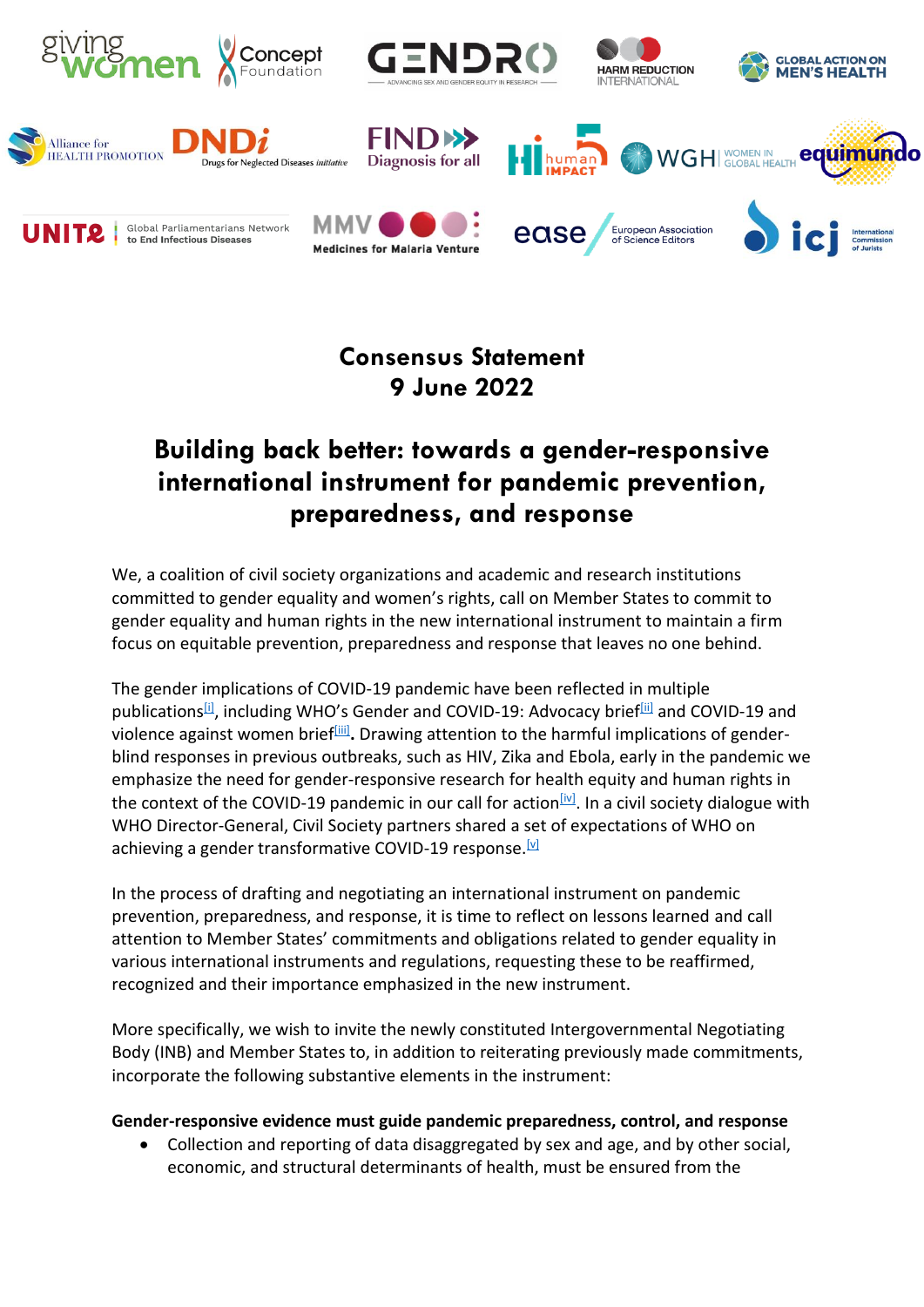

beginning to track patterns of transmission, mortality, morbidity, access to testing, treatment, hospitalization, vaccination, and protective measures, among others, to capture who is at risk and who is left behind.

- Research (quantitative and qualitative) needs to include population groups at risk (in a safe and respectful manner), including pregnant women and children, and be designed and conducted in a way to allow meaningful intersectional gender analysis to ensure equal safety, efficacy and effectiveness of diagnostic tools and therapeutic and preventive interventions. As such, all research must be reported in line with the Sex and Gender Equity in Research (SAGER) guidelines [\[vi\]](http://applewebdata/898A34D6-63E3-4E09-92F2-C36D2B7FA0AB#_edn6) and publications made freely available.
- The impact of future pandemic response planning on social, economic, cultural, civil, and political rights must be analyzed through an intersectional gender lens to understand and respond effectively to multiple dimensions of inequality.  $\frac{|\mathbf{v}\cdot\mathbf{v}|}{|\mathbf{v}|}$

### **Strategies, policies, and response plans must be inclusive, equitable, account for gender dimensions and align with human rights standards**

- Member States must guarantee that policies and interventions, including recovery plans, are grounded in evidence that accounts for the significance of sex and gender and their intersection with other dimensions of inequality. Gendered social, economic, and human rights repercussions as well as other health impacts must be considered when developing mitigation strategies.
- States must recognize that the right to adequate standards of physical and mental health should be addressing barriers and promoting access to health which includes understanding and appropriately responding to intersectional gender dimensions that further marginalize and discriminate against certain groups, including but not limited to people of diverse sexual orientation and gender identity, adolescents, sex workers, people who use drugs, people living with HIV, migrants and refugees, people with disability, people in prison, and older people, in particular older women.
- Human rights-based responses to the crisis must be gender transformative, inclusive, equitable and universal to ensure that no one is left behind. Such responses must also ensure that health care is available, accessible, acceptable, and of good quality.
- More specifically, in the new instrument, there must be explicit reference to:
	- o measures to prevent disruption of sexual and reproductive health services and to guarantee their access;
	- o adequate investment by each State to prevent and respond to gender-based violence in a timely manner during emergencies and crises;
	- o the need for accountability mechanisms for guaranteeing zero tolerance to sexual exploitation and abuse of power; and
	- o appropriate consideration of the gendered impact on the health workforce and health systems.

## **Meaningful participation is key for a gender-responsive and human rights-based approach to any pandemic**

• Meaningful participation of diverse groups of women's organizations, LGBTQI+ groups and men's organizations focusing on feminist approaches and gender equality from around the globe, through a transparent and inclusive process is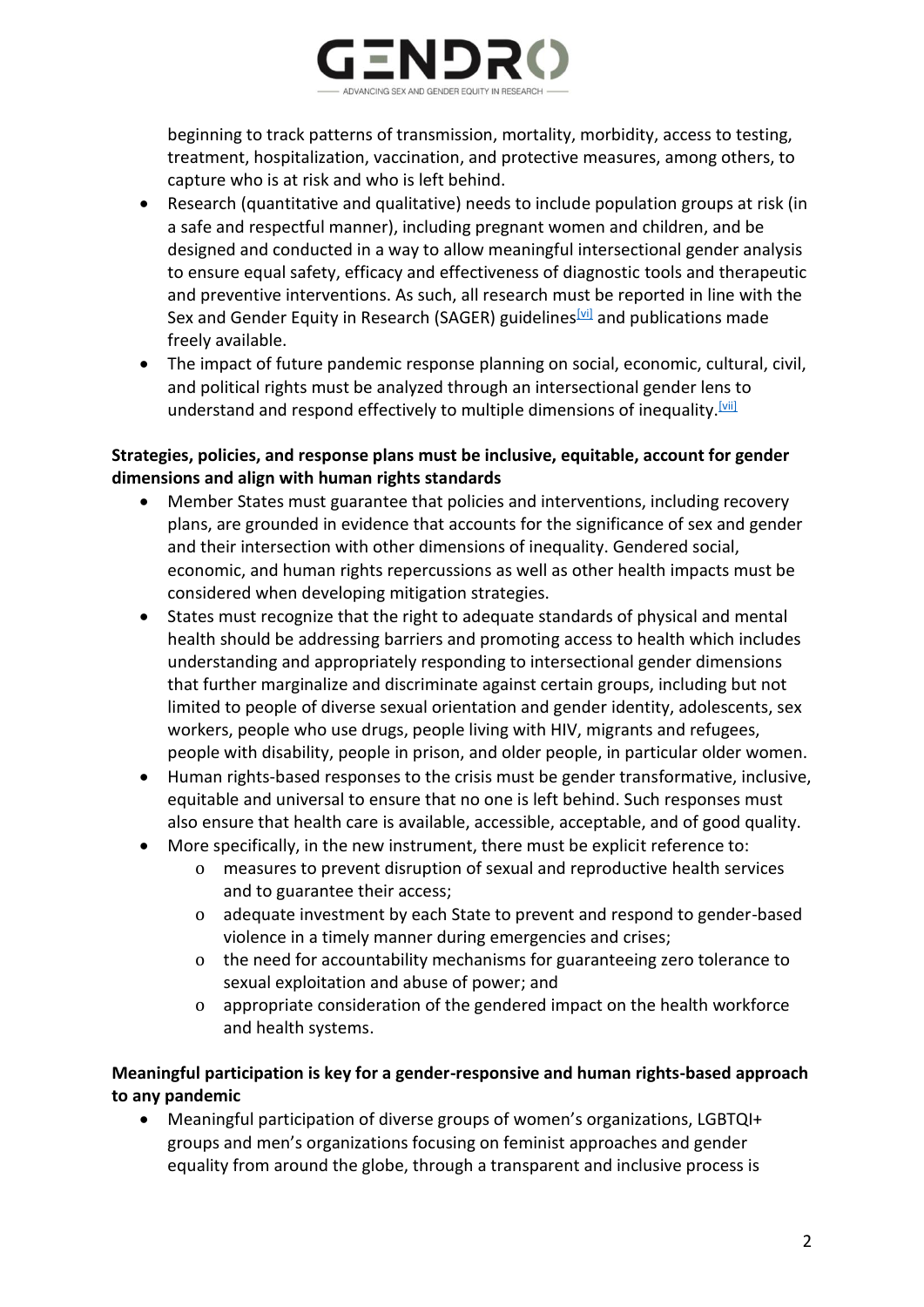

imperative for an effective, acceptable, and successful pandemic preparedness, control, and response.<sup>[\[viii\]](http://applewebdata/898A34D6-63E3-4E09-92F2-C36D2B7FA0AB#_edn8)</sup> This includes ensuring gender balance in governance bodies, expert taskforces, or other decision-making bodies.

- Human rights, including gender equality, must guide any public health response, ensuring that any emergency measures — including states of emergency — are legal, proportionate, necessary, and non-discriminatory, have a specific focus and duration, consider the gender implications of any measures, and take the least intrusive approach possible to protect public health, human rights, and the rule of law. The gender implications must be considered prior to the imposition of any rights limitations in public health or emergency measures.
- In 2021, a group of community, civil society and academic experts developed Ten Human Rights Principles for a Pandemic Treaty.<sup>[\[ix\]](http://applewebdata/898A34D6-63E3-4E09-92F2-C36D2B7FA0AB#_edn9)</sup> These Principles are a useful starting point for advocacy to ensure the conformity of the proposed Instrument to international human rights law and standards.

#### **Organizational endorsements**

**GENDRO** Harm Reduction International Medicines for Malaria Venture Concept Foundation Gender Centre, Geneva Graduate Institute Women in Global Health Women in Global Health – Switzerland HumanImpact5 HI5 Association Global Action for Men's Health Giving Women FIND UNITE Global Parliamentarians Network to End Infectious Diseases Equimundo Drugs for Neglected Diseases initiative – DNDi Alliance for Health Promotion Swiss Alliance for Women's Health Women's Age Lab – Women's College Hospital European Association of Science Editors Spark Street Advisors International Commission of Jurists

#### **Individual Signatories\***

Shirin Heidari, GENDRO and Graduate Institute of International and Development Studies Naomi Burke-Shyne, Executive Director, Harm Reduction International Silvia Ferazzi, Senior Director, Advocacy, Medicines for Malaria Venture Gabrielle Landry Chappius, Co-Founder, HumanImpact5 – HI5 Association and Women in Global Health Switzerland Michaela Told, Co-Founder, HumanImpact5 – HI5 Association and Women in Global Health Switzerland Metin Gülmezoglu, Executive Director, Concept Foundation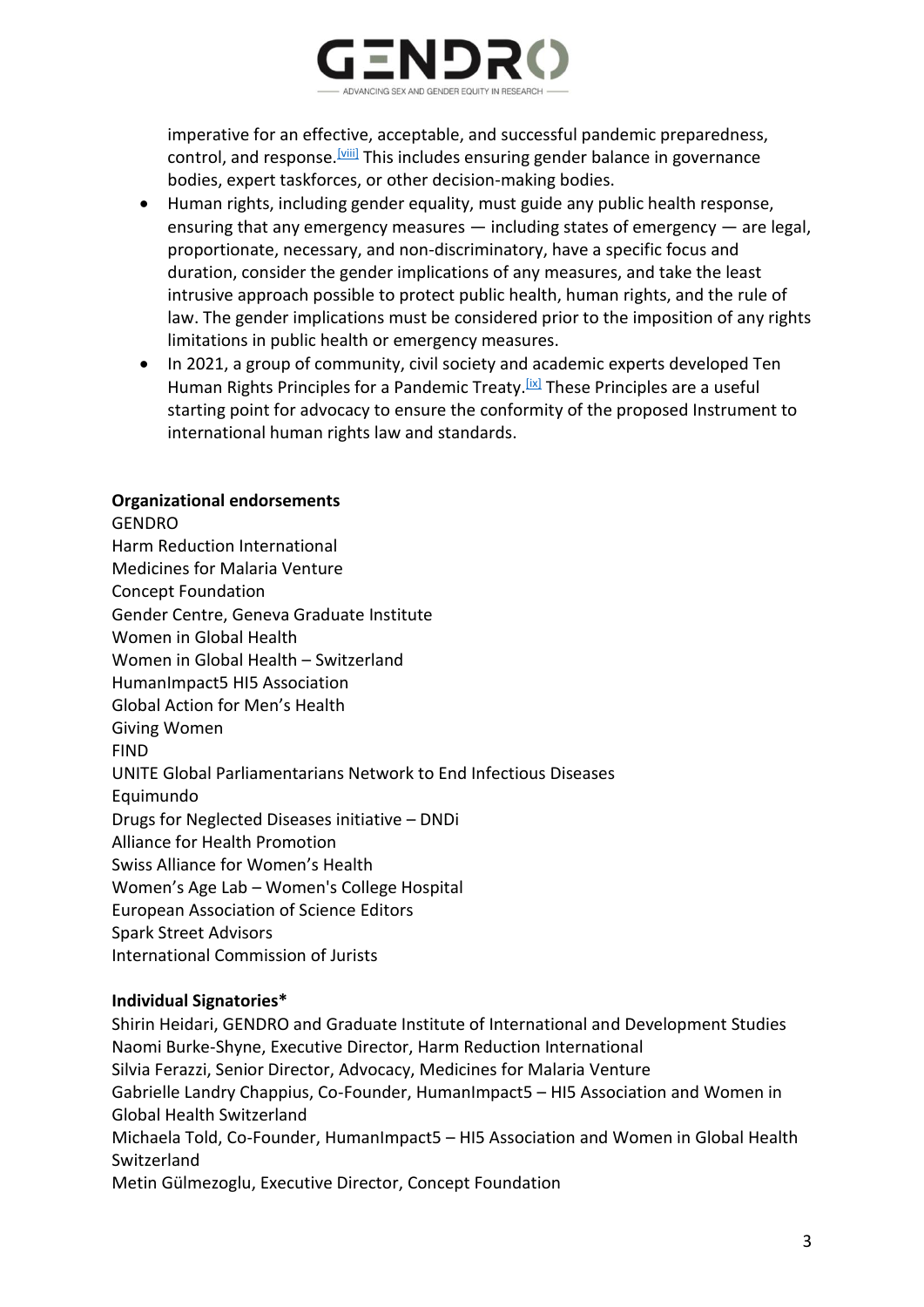

Elisabeth Prügl, Professor of International Relations, Co-Director, Gender Centre, Geneva Graduate Institute

Nicole Bourbonnais, Associate Professor of International History and Politics, Co-Director, Gender Centre, Geneva Graduate Institute

Claire Sommerville, Executive Director, Gender Centre, Geneva Graduate Institute Bernard Kadasia, President, Alliance for Health Promotion and Board Member, GENDRO Neha Singh, Associate Professor & co-Director of the Health in Humanitarian Crises Centre, London School of Hygiene and Tropical Medicine, UK

Peter Baker, Director, Global Action on Men's Health

Atalanti Moquette, Founder, Giving Women

Sarah Simpson, EquiACT

Shelley Lees, Professor of Anthropology of Global Health, London School of Hygiene and Tropical Medicine, UK

Jeannette Wolfe, MD Professor of Emergency Medicine, UMass-Chan School of Medicine-Baystate

Julia Smith, Assistant Professor, Faculty of Health Sciences, Simon Fraser University Gary Barker, Equimundo

Simone Carter, Lead Integrated Outbreak Anlaytics, UNICEF Public Health Emergencies Sridhar Venkatapuram, International Resource Group for Global Health Justice (IRG-GHJ) Nathaly Aya Pastrana, IMEK Research Center in Marketing & Development and Latin American Social Marketing Association (LAMSO)

Michelle Childs, Director Policy Advocacy, Drugs for Neglected Diseases initiative – DNDi

Abha Saxena, Independent Bioethics Advisor, Geneva

Roojin Habibi, Osgoode Hall Law School, York University

Michela Manna, Gender Specialist at WHO

Helen Prytherch, Swiss Tropical and Public Health Institute

Carmen Sant Fruchtman, Swiss Tropical and Public Health Institute

Paula Rochon, Womens Age Lab at Women's College Hospital

Robin Mason, Women's College Hospital

Paola De Castro, Director Scientific Communications, Italian National Institute of Health Anna Maria Giammarioli, researcher, Italian National Institute of Health

Suerie Moon, Professor of Practice and Co-Director, Global Health Centre, Graduate

Institute of International and Development Studies, Geneva

Mohammad Karamouzian, Brown University, RI, USA

Mira Johri, Professor, Université de Montréal, Québec, Canada

Nina Schwalbe, Adjunct Assistant Professor, Mailman School of Public Health, Columbia University

Roberta Masella, Centre for Gender Medicine, Italian National Institute of Health

Elena Ortona, Center for Gender Medicine, Italian National Institute of Health

Alessandra Carè, Director Center for Gender Medicine, Italian National Institute of Health Maria Halkias, GENDRO Board Member

\*Disclaimer: The individual signatories are endorsing the principles presented in this Consensus Statement in their individual capacity and unless their organisations have endorsed the statement and lent their logo, these individuals do not necessarily represent the views, decisions, or policies of their respective organization.